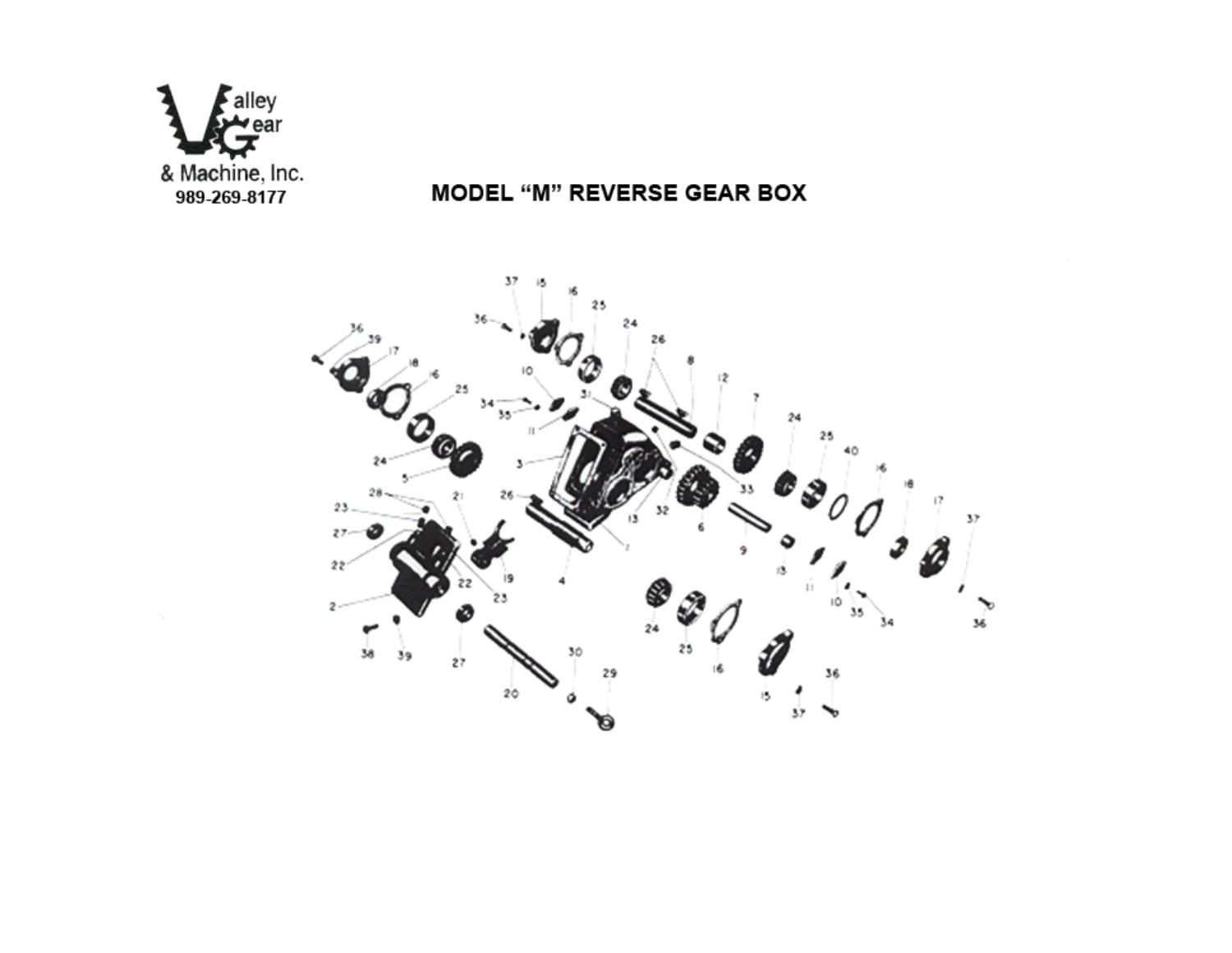

|                |                                  | <b>PART</b> | <b>CATALOG</b> |                |             |                                     | <b>PART</b> | <b>CATALOG</b>  |                 |
|----------------|----------------------------------|-------------|----------------|----------------|-------------|-------------------------------------|-------------|-----------------|-----------------|
| <b>ITEM</b>    | <b>DESCRIPTION</b>               | NO.         | NO.            | QTY.           | <b>ITEM</b> | <b>DESCRIPTION</b>                  | NO.         | NO.             | QTY.            |
|                | Housing                          | 11821       | $1 - M - 2$    |                | 22          | Poppet                              | 12138       | $28-M-1$        | $\overline{2}$  |
| $\overline{2}$ | <b>Housing Cover</b>             | 11968       | $2-M-1$        | 1              | 23          | Poppet Spring                       | 12145       | 29-M-1          | $\overline{2}$  |
| 3              | <b>Housing Cover Gasket</b>      | 11975       | 2G-M-1         | 1              | 24          | Main Bearing Cone                   | 12746       | 81-L105A        | 4               |
| 4              | Main Shaft                       | 12177       | $3-M-2$        | 1              | 25          | Main Bearing Cup                    | 12747       | 81-L1058        | $\overline{4}$  |
| 5              | <b>Sliding Gear</b>              | 12270       | $4 - W6 - 1$   | 1              | 26          | Drive Shaft Key                     | 11034       | <b>B-218A</b>   | 3               |
| 6              | <b>Idler Gear and Bearings</b>   | 81293       | 5X-W6-2        | 1              | 27          | <b>Grease Seal</b>                  | 11103       | <b>JMU-149A</b> | $\overline{2}$  |
| $\overline{7}$ | <b>Drive Gear</b>                | 12548       | $6 - M - 1$    | 1              | 28          | Poppet Retainer                     | 18063       | E025W           | $\overline{2}$  |
| 8              | <b>Drive Shaft</b>               | 12743       | $8-M-2$        | 1              | 29          | Eye Bolt                            | 12134       | 27E-S-1         | 1               |
| 9              | <b>Idler Gear Shaft</b>          | 12759       | $9-M-1$        | $\mathbf 1$    | 30          | Jam Nut                             | 11050       | <b>B037J</b>    | 1               |
| 10             | <b>Idler Gear Shaft Retainer</b> | 11845       | $11 - M - 1$   | $\overline{2}$ | 31          | Vent Plug                           | 18053       | E050TD          |                 |
| 11             | <b>Retainer Gasket</b>           | 11846       | 11G-M-1        | $\overline{2}$ | 32          | Level Plug                          | 18009       | E012T           |                 |
| 12             | Drive Gear Spacer                | 11860       | $12-M-1$       | 1              | 33          | Drain Plug                          | 18010       | E050T           | 1               |
|                |                                  |             |                |                |             | <b>Retainer Cover</b>               |             |                 |                 |
| 13             | <b>Idler Bearing</b>             | 11875       | $13-W-1$       | $\overline{2}$ | 34          | Capscrew                            | 11758       | S025-07PH5      | 4               |
|                | <b>Bearing Retainer</b>          |             |                |                |             |                                     |             |                 |                 |
| 15             | (Closed)                         | 12043       | $23-W-1$       | $\overline{2}$ | 35          | Lockwasher                          | 11015       | A025            | 4               |
| 16             |                                  | 12045       | 23G-W-1        |                | 36          | <b>Bearing Retainer</b><br>Capscrew | 21961       | S037-10PH5      | 12 <sup>2</sup> |
|                | <b>Bearing Retainer Gasket</b>   |             |                | 4              |             |                                     |             |                 |                 |
| 17             | Bearing Retainer (Open)          | 12061       | 24-W-1         | $\overline{2}$ | 37          | Lockwasher                          | 18003       | A037            | 12              |
| 18             | <b>Grease Seal</b>               | 12073       | $25-W-1$       | $\overline{c}$ | 38          | <b>Housing Cover</b><br>Capscrew    | 11769       | S031-12PH5      | 4               |
| 19             | <b>Shifter Fork</b>              | 12093       | 26-M-1         | 1              | 39          | Lockwasher                          | 11024       | A031            | $\overline{4}$  |
|                |                                  |             |                |                |             |                                     |             |                 | As              |
| 20             | <b>Shifter Shaft</b>             | 12121       | $27-M-1$       | 1              | 40          | <b>Thrust Bearing Shim</b>          | 11029       | <b>B-L305S</b>  | req'd           |
| 21             | <b>Shifter Fork Setscrew</b>     | 12227       | S037-05SAK     | 1              | 41          | Washer (Not Shown)                  | 18045       | M6-102W         |                 |